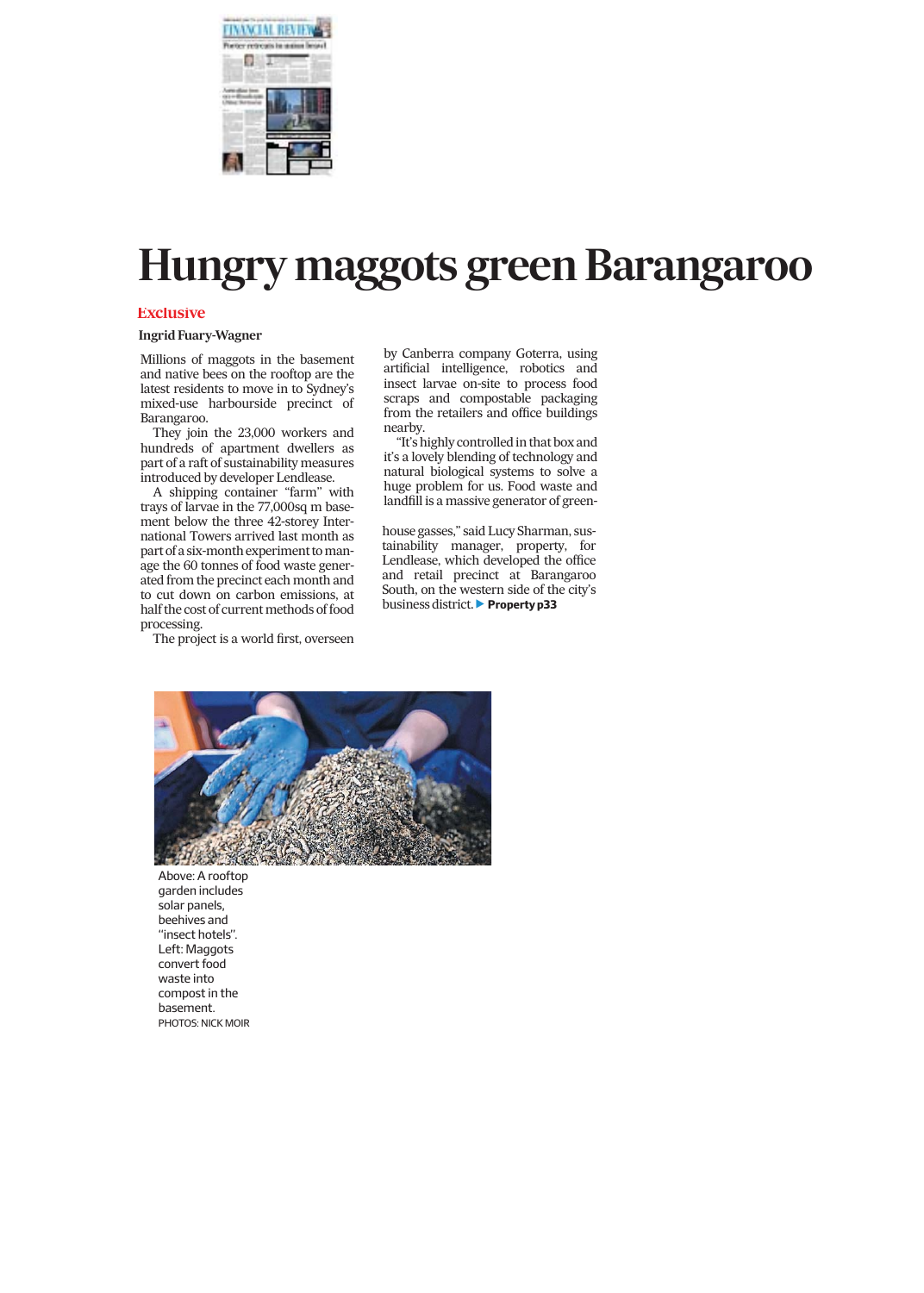



# *Maggots lead Barangaroo's green charge*

### *Exclusive Fly larvae ensure little's wasted in the country's first carbon neutral suburb.*

### **Ingrid Fuary-Wagner**

*Millions of maggots in the basement and native bees on the rooftop are the latest residents to move in to Sydney's mixed-use harbourside precinct of Barangaroo.*

*They join the 23,000 workers and*

*hundreds of apartment dwellers as part of a raft of sustainability measures introduced by property developer Lendlease.*

*A shipping container ''farm'' with trays of larvae in the 77,000sq m basement below the three 42-storey International Towers arrived last month as part of a six-month experiment to better manage the 60 tonnes of food waste generated from the precinct each month and to cut down on carbon emissions, at half the cost of current methods of food processing.*

*The project is a world first, overseen*

*by Canberra company Goterra, using artificial intelligence, robotics and insect larvae on-site to process food scraps and compostable packaging from the retailers and office buildings nearby.*

*''It's highly controlled in that box and it's a lovely blending of technology and natural biological systems to solve a huge problem for us. Food waste and landfill is a massive generator of greenhouse gasses,'' said Lucy Sharman, sustainability manager, property, for Lendlease.*

*The black soldier fly, in its larval*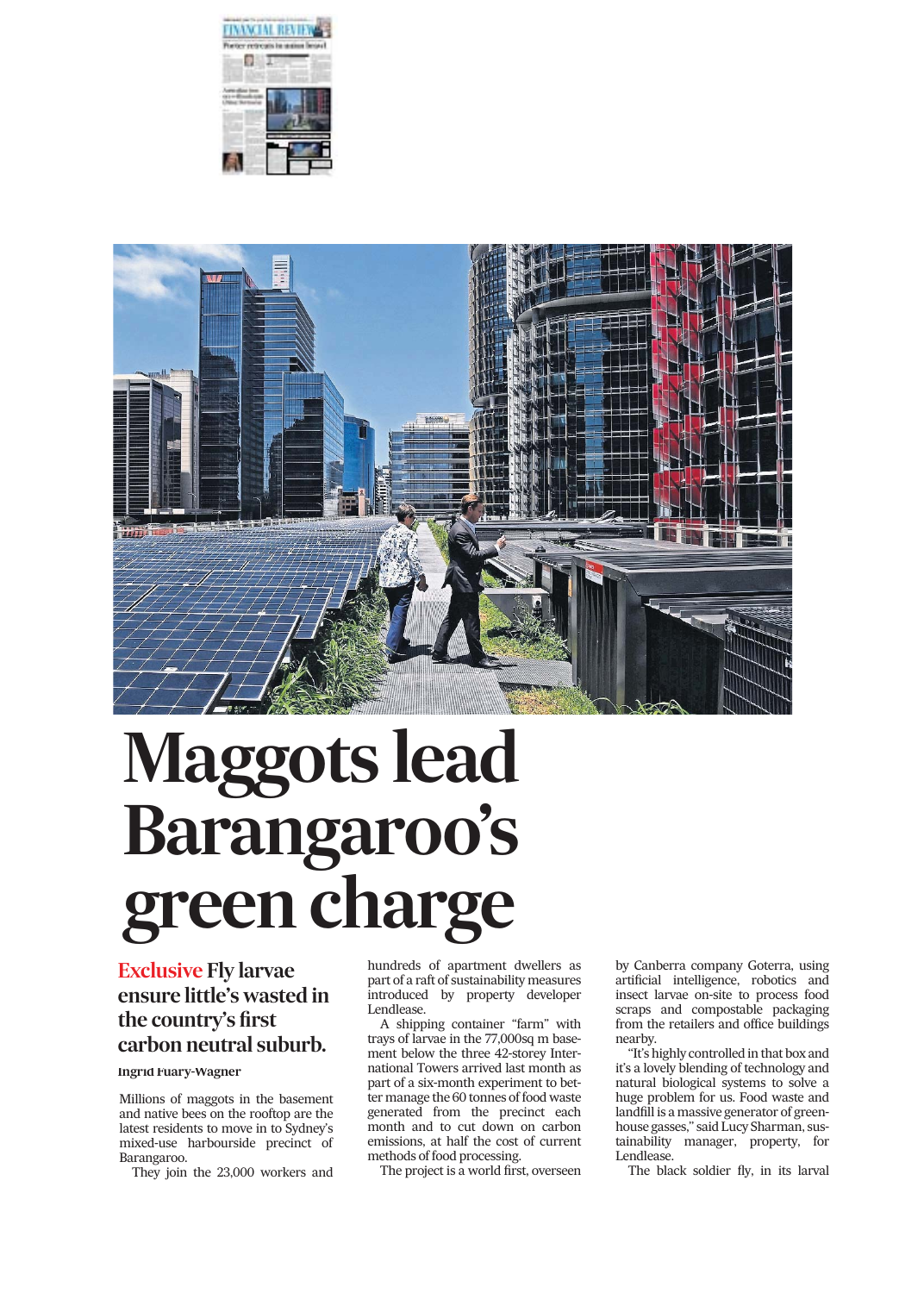

*stage, eats through the waste, which is transformed into fertiliser that can be used by farms or gardens. The shipping container is emptied every 12 days, well before the maggots turn into flies, and the well-fed, high protein larvae are then used as chicken and fish food.*

*If the experiment is a success Lendlease will implement it across its other developments around the world.*

*The ''farm'' is part of a cutting-edge*

*system of waste management, water recycling and solar rooftops that has turned Barangaroo South – its office and retail component – into the country's first carbon neutral suburb.*

*Retailers and office tenants in the precinct must separate rubbish into five major waste streams with soft plastics then turned into fuel, paper into cardboard and cooking oil into diesel.*

*Residents in the smaller apartment buildings on the foreshore are not required to undertake quite the same level of recycling.*

*Water from the nearby Crown Sydney tower, which will be the city's tallest residential building at 275 metres, as well as the high-rise apartments being built by Lendlease will be recycled in the water treatment plant but both complexes will manage their own hard rubbish.*

*The precinct's cleaners check the bins when they are emptied but once the rubbish reaches the basement there is also a weighing mechanism and a camera that detects contaminants, with the information then fed into a software system.*

*''We can then sayX tenant, at Tower 1 East is doing really badly and we can go back and tell them to stop putting plastic bags in the recycling,'' Ms Sharman says. ''It is always done from the perspective of, we are here to help, not beat you up about it, because everyone does it.''*

*Also in the basement is a water treatment plant that recycles water sewage to high-quality potable water (although it is barred from use as potable water under Australian regulations and is only used to flush toilets and water green spaces) as well as a water cooling system that takes water from the harbour and uses it to chill the buildings, in lieu of regular air-conditioning.*

*Andrew Cole, general manager of sustainability at Lendlease, said the precinct had been designed to be functional in the year 2100 and to withstand rising sea levels, drought and more fre-* *quent and intense weather events.*

*The ground plane at Barangaroo has been raised to account for rising sea levels of about 90 centimetres.*

*Engineers have also over-sized the*

*stormwater infrastructure to prepare for frequent deluge storms and the deep rainwater harvesting plants, with 90,000 litres of water capacity in each of the towers, which were installed to account for drought conditions.*

*During the construction of the light rail down George Street, the City of Sydney also installed pipes that would allow for Barangaroo's recycled water to be exported and used in the CBD.*

*At the nearby Daramu House, Australia's first commercial multistorey timber office building, another lot of critters have been invited tomove in.*

*Lendlease has built an ''insect hotel'' among the 17,000 plants and flowers growing on the rooftop, to encourage*

*bees to the area, improve air quality and support biodiversity.*

*''The insect hotels are designed for native bees that tend to be solitary and don't hive. We've seen a lot of bees around, but they haven't established themselves yet,'' Ms Sharman said.*

*''We are trying to give support to pollinators [like birds and insects] because they are extremely important. They will be pollinating in the botanic gardens and parks around here, and we are trying to integrate plants into what is a pretty harsh environment.''*

*The plants also function to keep the ambient temperature of the rooftop closer to 25 degrees on hot days, which maximises the efficiency of the installed solar panels.*